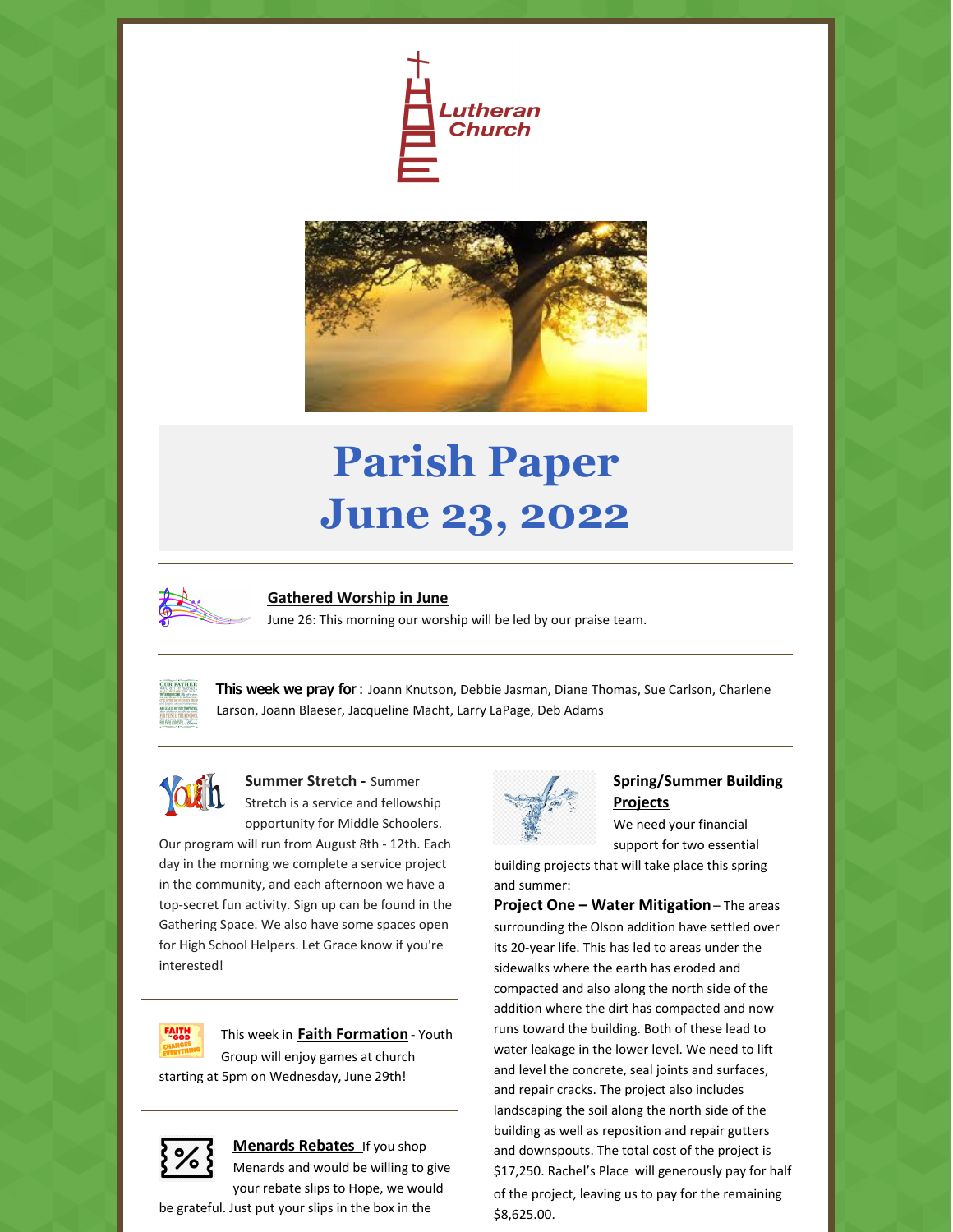Gathering Area and we will mail them in. We have a few things on our wish list and these rebates could help cover the costs.



The next **Hope to Eat** will be

Monday, June 27th, 5:30pm at the Hallie Golf Course. Everyone is invited.

Bring a friend and enjoy the company!



#### **Twins vs Brewers Baseball**

**Game** at Target Field in Minneapolis, MN, Wednesday July 13<sup>th</sup>. Game time is 12:10pm. Bus will

leave church parking lot at 8:45 am and will return following the game. Cost: \$65 per person. Includes bus ride and ticket to game. 44 people maximum. Snacks and beverages will be provided on the bus. Sign up in the church office no later than June 30 . Anyone can come whether you are a Hope member or not. Only credit cards can be used at the stadium.



#### We will be celebrating **Lidixe Montoya's ordination** at Hope Church on Saturday, July 16th at

11:00am. Lidixe has a call through the Synod for Neighbor to Neighbor. Join us as we celebrate this important moment in her life.



#### **Outdoor Worship and Potluck**

**Picnic**. Weather willing, we will gather at the Lion's Pavilion in Riverview Park on Sunday, July 10th.

Worship will begin at our usual time of 9:00am. There are picnic tables available for seating, but we encourage you to bring a lawn chair. Afterwards we will hold a potluck luncheon. Look for the signup sheet in the Gathering Area so we get a good selection for our picnic



#### **Eau Claire Express Baseball**

**Game**, Thursday, July 21st, game time 6:35pm. Join the fun with some of our Hope Community as we gather to

catch an Express baseball game this July. Purchase your tickets on your own and we will meet in the stands and sit together for fun, fellowship and baseball!

**Project Two – Steel Doors** – Several of our metal doors need to be sanded down and repainted. Right now they have some surface rust on them. We want to address the issue before the rust gets into the metal. The four doors at the main entry, the office door, and the four doors on the Starr Avenue side all need to be repainted. In addition, every two years all of our door mechanisms get a "tune-up" so that they function properly. If you would like to "sponsor" a door at \$250.00, that would pay for the painting and also defray most of the cost of the hardware tune-up.

If you would like to contribute towards one of these projects, please indicate where you would like your gift directed. We'll be gathering contributions towards the projects in May and June.

Giving Update: Water Mitigation - \$5,195.00 Doors - \$2,550.00



# **19th Annual Hike for the**

**Homeless**is sponsored by Family Promise of the Chippewa Valley with proceeds benefiting

Beacon House and related programs of Family Promise. The date of the Hike is Tuesday, August 16, 2022 and will start at the River Prairie in Altoona. Registration is 5:00pm and the Hike starts at 6:00pm. Register@ www.familypromisecv.org.

#### God's work. Our hands.

#### **God's Work Our Hands.**

Save the date! This fall our ELCA congregations will once again join forces for a day of volunteer service throughout our Eau Claire community. This year's event is planned for Sunday, September 18th. Don't worry, the Packers don't play until 7:30pm that day so you will have plenty of time during the day to roll up your sleeves and serve your neighbors!

### **[Taking](https://files.constantcontact.com/52934f5b001/dd18f19f-4a2f-4cfb-8828-2c02b95c5f7a.pdf?rdr=true) Faith Home: Week of June 26, 2022, Click Here**